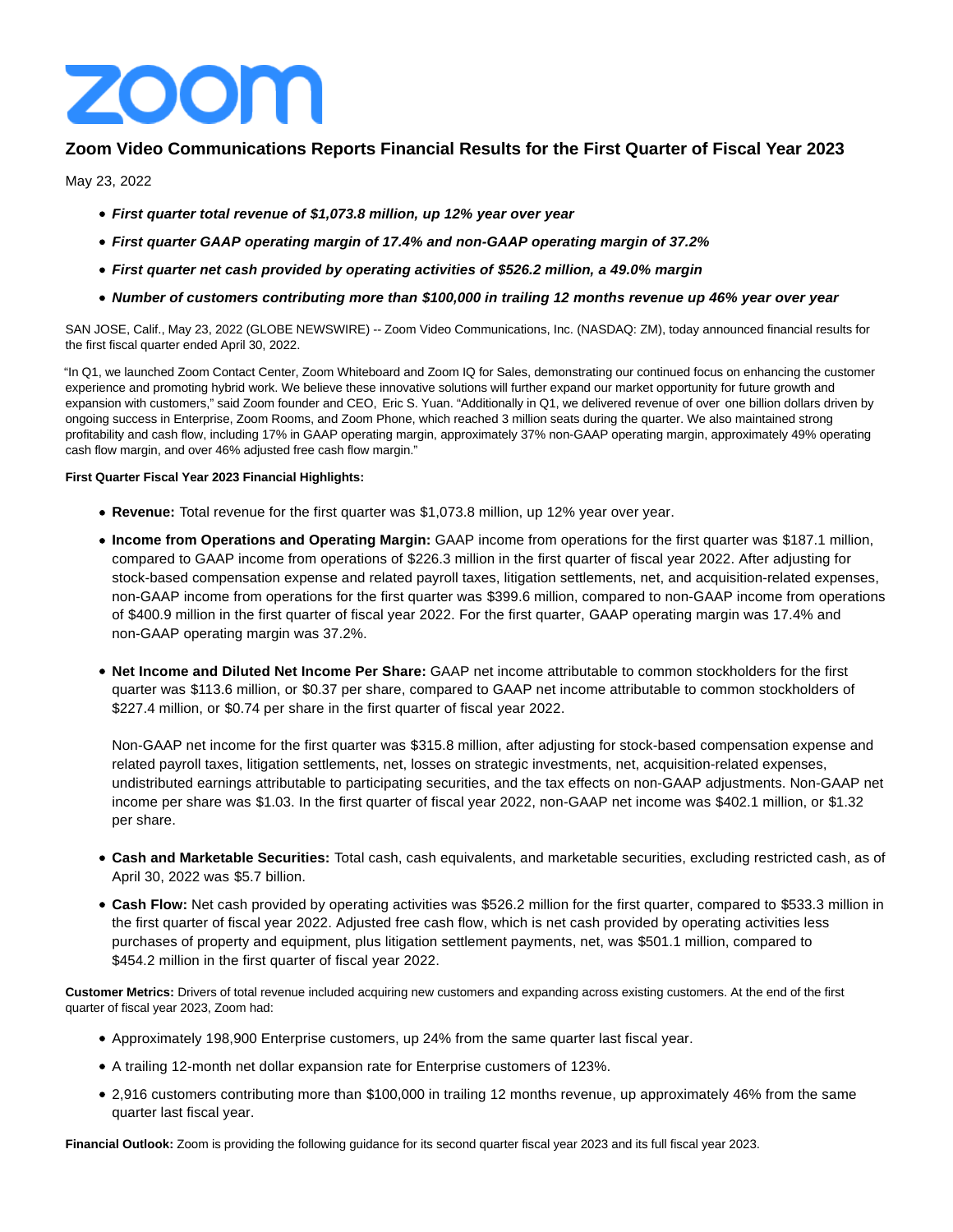- Second Quarter Fiscal Year 2023: Total revenue is expected to be between \$1.115 billion and \$1.120 billion and non-GAAP income from operations is expected to be between \$360.0 million and \$365.0 million. Non-GAAP diluted EPS is expected to be between \$0.90 and \$0.92 with approximately 308 million non-GAAP weighted average shares outstanding.
- Full Fiscal Year 2023: Total revenue is expected to be between \$4.530 billion and \$4.550 billion. Full fiscal year non-GAAP income from operations is expected to be between \$1.480 billion and \$1.500 billion. Full fiscal year non-GAAP diluted EPS is expected to be between \$3.70 and \$3.77 with approximately 309 million non-GAAP weighted average shares outstanding.

Additional information on Zoom's reported results, including a reconciliation of the non-GAAP results to their most comparable GAAP measures, is included in the financial tables below. A reconciliation of non-GAAP guidance measures to corresponding GAAP measures is not available on a forward-looking basis without unreasonable effort due to the uncertainty of expenses that may be incurred in the future, although it is important to note that these factors could be material to Zoom's results computed in accordance with GAAP.

A supplemental financial presentation and other information can be accessed through Zoom's investor relations website at investors.zoom.us.

## **Zoom Video Earnings Call**

Zoom will host a Zoom Video Webinar for investors on May 23, 2022 at 2:00 p.m. Pacific Time / 5:00 p.m. Eastern Time to discuss the company's financial results, business highlights and financial outlook. Investors are invited to join the Zoom Video Webinar by visiting: https://investors.zoom.us/

#### **About Zoom**

Zoom is for you. Zoom is a space where you can connect to others, share ideas, make plans, and build toward a future limited only by your imagination. Our frictionless communications platform is the only one that started with video as its foundation, and we have set the standard for innovation ever since. That is why we are an intuitive, scalable, and secure choice for large enterprises, small businesses, and individuals alike. Founded in 2011, Zoom is publicly traded (NASDAQ:ZM) and headquartered in San Jose, California. Visit [zoom.com a](https://www.globenewswire.com/Tracker?data=qnbir0uPsUkWzECfXZWByimMFBfhmP1iuchCNRCnRY4JqUe42MBHUavYJoQQYZFUE6OsWv5w7vdDmaYyqeWew38UV5_QQLP927pSXuHNIdxbCgOvvmuKucGi__7zxo8N)nd follow @zoom.

#### **Forward-Looking Statements**

This press release contains express and implied "forward-looking statements" within the meaning of the Private Securities Litigation Reform Act of 1995, including statements regarding Zoom's financial outlook for the second quarter of fiscal year 2023 and full fiscal year 2023, Zoom's market position, opportunities, and growth strategy, product initiatives and go-to market motions and the expected benefits resulting from the same, and market trends. In some cases, you can identify forward-looking statements by terms such as "anticipate," "believe," "estimate," "expect," "intend," "may," "might," "plan," "project," "will," "would," "should," "could," "can," "predict," "potential," "target," "explore," "continue," or the negative of these terms, and similar expressions intended to identify forward-looking statements. By their nature, these statements are subject to numerous uncertainties and risks, including factors beyond our control, that could cause actual results, performance or achievement to differ materially and adversely from those anticipated or implied in the statements, including: declines in new customers and hosts, renewals or upgrades, difficulties in evaluating our prospects and future results of operations given our limited operating history, competition from other providers of communications platforms, continued uncertainty regarding the extent and duration of the impact of COVID-19 and the responses of government and private industry thereto, including the potential effect on our user growth rate as the impact of the COVID-19 pandemic tapers, particularly as users return to work or school or are otherwise no longer subject to limitations on in-person meetings, as well as the impact of COVID-19 on the overall economic environment, any or all of which will have an impact on demand for remote work solutions for businesses as well as overall distributed, face-to-face interactions and collaboration using Zoom, delays or outages in services from our co-located data centers, failures in internet infrastructure or interference with broadband access which could cause current or potential users to believe that our systems are unreliable, market volatility, and global security concerns and their potential impact on regional and global economies and supply chains. Additional risks and uncertainties that could cause actual outcomes and results to differ materially from those contemplated by the forward-looking statements are included under the caption "Risk Factors" and elsewhere in our most recent filings with the Securities and Exchange Commission (the "SEC"), including our annual report on Form 10-K for the fiscal year ended January 31, 2022. Forward-looking statements speak only as of the date the statements are made and are based on information available to Zoom at the time those statements are made and/or management's good faith belief as of that time with respect to future events. Zoom assumes no obligation to update forward-looking statements to reflect events or circumstances after the date they were made, except as required by law.

#### **Non-GAAP Financial Measures**

Zoom has provided in this press release financial information that has not been prepared in accordance with generally accepted accounting principles in the United States ("GAAP"). Zoom uses these non-GAAP financial measures internally in analyzing its financial results and believes that use of these non-GAAP financial measures is useful to investors as an additional tool to evaluate ongoing operating results and trends and in comparing Zoom's financial results with other companies in its industry, many of which present similar non-GAAP financial measures.

Non-GAAP financial measures are not meant to be considered in isolation or as a substitute for comparable GAAP financial measures and should be read only in conjunction with Zoom's condensed consolidated financial statements prepared in accordance with GAAP. A reconciliation of Zoom's historical non-GAAP financial measures to the most directly comparable GAAP measures has been provided in the financial statement tables included in this press release, and investors are encouraged to review the reconciliation.

Non-GAAP Income From Operations and Non-GAAP Operating Margin. Zoom defines non-GAAP income from operations as income from operations excluding stock-based compensation expense and related payroll taxes, acquisition-related expenses, and litigation settlements, net. Zoom excludes stock-based compensation expense because it is non-cash in nature and excluding this expense provides meaningful supplemental information regarding Zoom's operational performance and allows investors the ability to make more meaningful comparisons between Zoom's operating results and those of other companies. Zoom excludes the amount of employer payroll taxes related to employee stock plans, which is a cash expense, in order for investors to see the full effect that excluding stock-based compensation expense had on Zoom's operating results. In particular, this expense is dependent on the price of our common stock and other factors that are beyond our control and do not correlate to the operation of the business. Zoom views acquisition-related expenses when applicable, such as amortization of acquired intangible assets, transaction costs, and acquisitionrelated retention payments that are directly related to business combinations as events that are not necessarily reflective of operational performance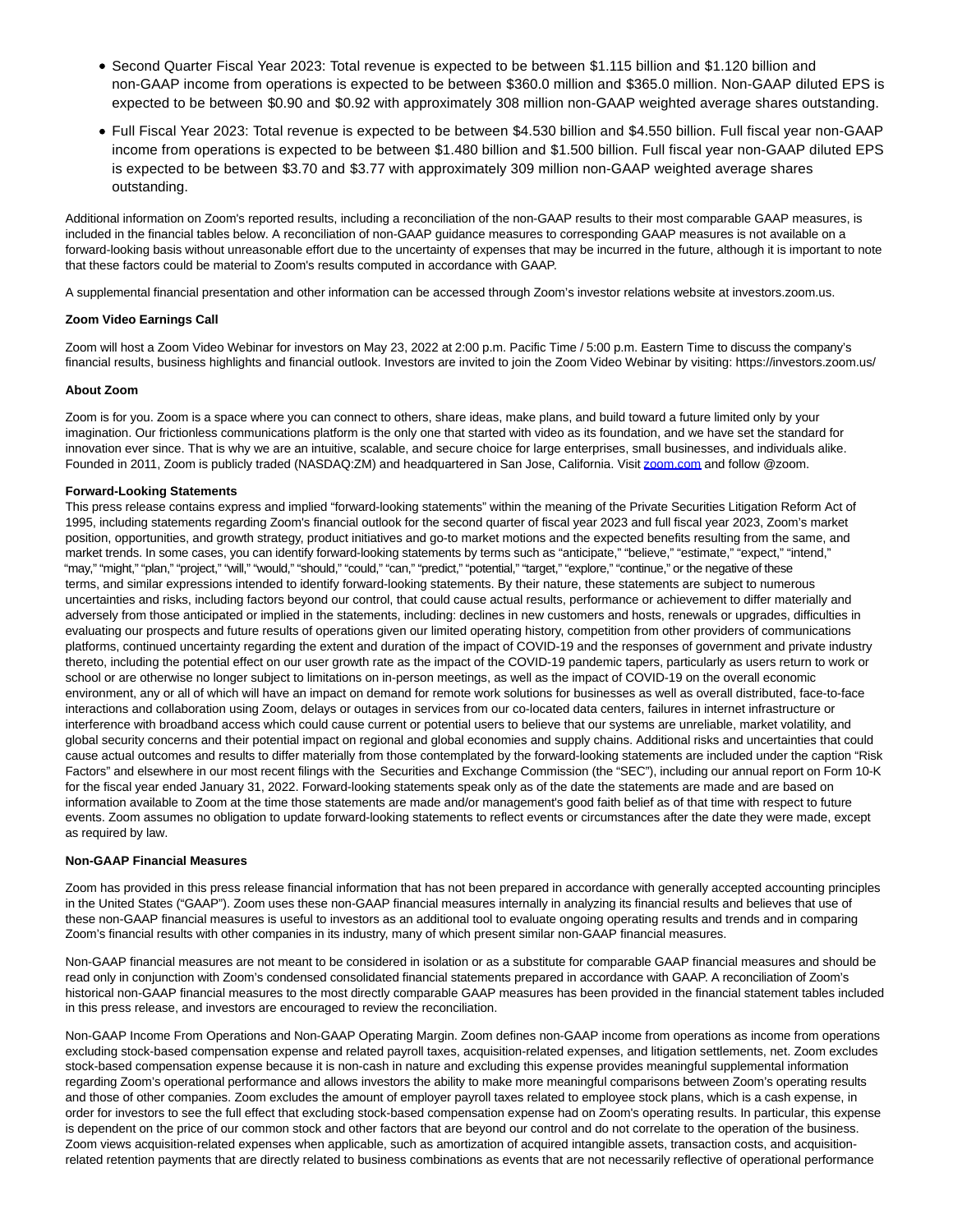during a period. Zoom excludes significant litigation settlements, net of amounts covered by insurance, that we deem not to be in the ordinary course of our business. In particular, Zoom believes the consideration of measures that exclude such expenses can assist in the comparison of operational performance in different periods which may or may not include such expenses and assist in the comparison with the results of other companies in the industry.

Non-GAAP Net Income and Non-GAAP Net Income Per Share, Basic and Diluted. Zoom defines non-GAAP net income and non-GAAP net income per share, basic and diluted, as GAAP net income attributable to common stockholders and GAAP net income per share attributable to common stockholders, basic and diluted, respectively, adjusted to exclude stock-based compensation expense and related payroll taxes, acquisition-related expenses, gains/losses on strategic investments, net, litigation settlements, net, income tax benefits from discrete activities, and undistributed earnings attributable to participating securities. Zoom excludes gains on strategic investments, net because given the size and volatility in the ongoing adjustments to the valuation of our strategic investments, we believe that excluding these gains or losses facilitates a more meaningful evaluation of our operational performance. Zoom excludes income tax benefits from discrete activities, including the income tax benefit related to the release of the US federal and state valuation allowance, because of their nonrecurring nature. Zoom excludes undistributed earnings attributable to participating securities because they are considered by management to be outside of Zoom's core operating results, and excluding them provides investors and management with greater visibility to the underlying performance of Zoom's business operations, facilitates comparison of its results with other periods and may also facilitate comparison with the results of other companies in the industry.

Free Cash Flow, Adjusted Free Cash Flow and Adjusted Free Cash Flow Margin. Zoom defines free cash flow as GAAP net cash provided by operating activities less purchases of property and equipment. Zoom defines adjusted free cash flow as free cash flow plus litigation settlement payments, net. Zoom adds back litigation settlement payments, net because they are not part of Zoom's ongoing operating activities, and the consideration of measures that exclude such payments can assist in the comparison of cash generated from operations in different periods which may or may not include such payments and assist in the comparison with the results of other companies in the industry. Zoom considers free cash flow and adjusted free cash flow to be liquidity measures that provide useful information to management and investors regarding net cash provided by operating activities and cash used for investments in property and equipment required to maintain and grow the business.

#### **Customer Metrics**

Zoom defines a customer as a separate and distinct buying entity, which can be a single paid host or an organization of any size (including a distinct unit of an organization) that has multiple paid hosts. Zoom defines Enterprise customers as distinct business units who have been engaged by either Zoom's direct sales team, channel partners or independent software vendor partners.

Zoom calculates net dollar expansion rate as of a period end by starting with the annual recurring revenue ("ARR") from Enterprise customers as of 12 months prior ("Prior Period ARR"). Zoom defines ARR as the annualized revenue run rate of subscription agreements from all customers at a point in time. Zoom calculates ARR by taking the monthly recurring revenue ("MRR") and multiplying it by 12. MRR is defined as the recurring revenue run-rate of subscription agreements from all Enterprise customers for the last month of the period, including revenue from monthly subscribers who have not provided any indication that they intend to cancel their subscriptions. Zoom then calculates the ARR from these Enterprise customers as of the current period end ("Current Period ARR"), which includes any upsells, contraction, and attrition. Zoom divides the Current Period ARR by the Prior Period ARR to arrive at the net dollar expansion rate. For the trailing 12 months calculation, Zoom takes an average of the net dollar expansion rate over the trailing 12 months.

#### **Zoom Contacts**

### **Public Relations**

Colleen Rodriguez Head of Global Public Relations and Executive Communications [press@zoom.us](mailto:press@zoom.us)

#### **Investor Relations**

Tom McCallum Head of Investor Relations [investors@zoom.us](mailto:investors@zoom.us)

## **Zoom Video Communications, Inc. Condensed Consolidated Balance Sheets (In thousands)**

|                                                 | As of |                   |    |                     |  |
|-------------------------------------------------|-------|-------------------|----|---------------------|--|
|                                                 |       | April 30,<br>2022 |    | January 31,<br>2022 |  |
| <b>Assets</b>                                   |       | (unaudited)       |    |                     |  |
| Current assets:                                 |       |                   |    |                     |  |
| Cash and cash equivalents                       | \$    | 1,407,305         | \$ | 1,062,820           |  |
| Marketable securities                           |       | 4,318,974         |    | 4,356,446           |  |
| Accounts receivable, net                        |       | 483.879           |    | 419,673             |  |
| Deferred contract acquisition costs, current    |       | 211.575           |    | 199,266             |  |
| Prepaid expenses and other current assets       |       | 142,545           |    | 145,602             |  |
| Total current assets                            |       | 6,564,278         |    | 6,183,807           |  |
| Deferred contract acquisition costs, noncurrent |       | 161,315           |    | 164,714             |  |
| Property and equipment, net                     |       | 240.611           |    | 222,354             |  |
| Operating lease right-of-use assets             |       | 92,036            |    | 95,965              |  |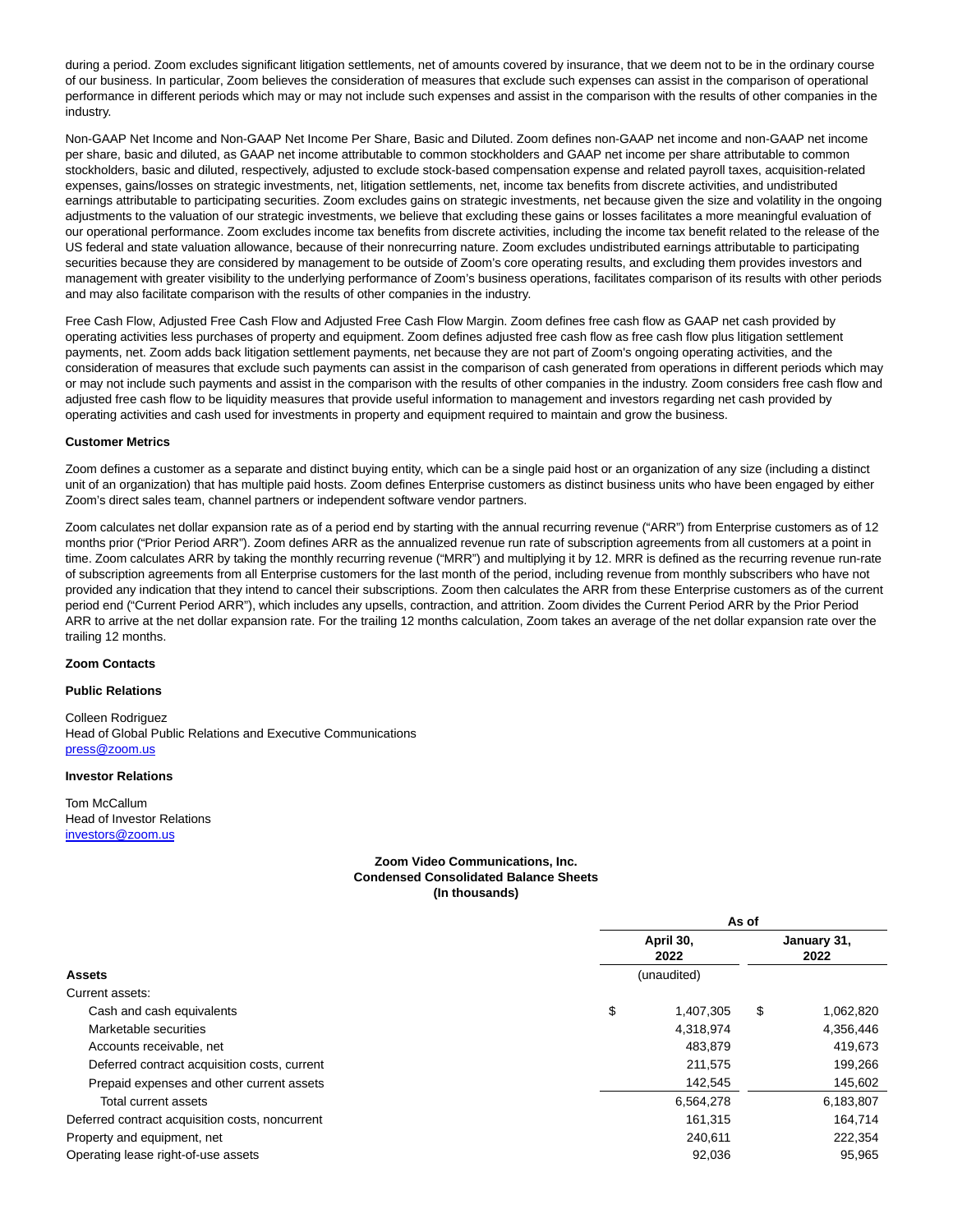| Strategic investments                          | 343,160         | 367,814         |
|------------------------------------------------|-----------------|-----------------|
| Goodwill                                       | 27,607          | 27,607          |
| Deferred tax assets                            | 419,979         | 382,296         |
| Other assets, noncurrent                       | 107,727         | 106,761         |
| <b>Total assets</b>                            | \$<br>7,956,713 | \$<br>7,551,318 |
| Liabilities and stockholders' equity           |                 |                 |
| <b>Current liabilities:</b>                    |                 |                 |
| Accounts payable                               | \$<br>22,506    | \$<br>7,841     |
| Accrued expenses and other current liabilities | 500,101         | 430,415         |
| Deferred revenue, current                      | 1,286,403       | 1,141,435       |
| <b>Total current liabilities</b>               | 1,809,010       | 1,579,691       |
| Deferred revenue, noncurrent                   | 44,644          | 38,481          |
| Operating lease liabilities, noncurrent        | 80,201          | 85,018          |
| Other liabilities, noncurrent                  | 74,971          | 68,110          |
| <b>Total liabilities</b>                       | 2,008,826       | 1,771,300       |
| Stockholders' equity:                          |                 |                 |
| Preferred stock                                |                 |                 |
| Common stock                                   | 299             | 299             |
| Additional paid-in capital                     | 3,831,060       | 3,749,514       |
| Accumulated other comprehensive loss           | (45, 237)       | (17,902)        |
| Retained earnings                              | 2,161,765       | 2,048,107       |
| Total stockholders' equity                     | 5,947,887       | 5,780,018       |
| Total liabilities and stockholders' equity     | \$<br>7.956.713 | \$<br>7,551,318 |

Note: The amount of unbilled accounts receivable included within accounts receivable, net on the condensed consolidated balance sheets was \$68.6 million and \$59.7 million as of April 30, 2022 and January 31, 2022, respectively.

## **Zoom Video Communications, Inc. Condensed Consolidated Statements of Operations (Unaudited, in thousands, except share and per share amounts)**

|                                                                                                        |    | Three Months Ended April 30, |    |             |  |
|--------------------------------------------------------------------------------------------------------|----|------------------------------|----|-------------|--|
|                                                                                                        |    | 2022                         |    | 2021        |  |
| Revenue                                                                                                | \$ | 1,073,800                    | \$ | 956,237     |  |
| Cost of revenue                                                                                        |    | 261,821                      |    | 264,994     |  |
| Gross profit                                                                                           |    | 811,979                      |    | 691,243     |  |
| Operating expenses:                                                                                    |    |                              |    |             |  |
| Research and development                                                                               |    | 144,291                      |    | 65,175      |  |
| Sales and marketing                                                                                    |    | 362,783                      |    | 245,667     |  |
| General and administrative                                                                             |    | 117,840                      |    | 154,089     |  |
| Total operating expenses                                                                               |    | 624,914                      |    | 464,931     |  |
| Income from operations                                                                                 |    | 187,065                      |    | 226,312     |  |
| Losses on strategic investments, net                                                                   |    | (36, 404)                    |    |             |  |
| Other (expense) income, net                                                                            |    | (6,989)                      |    | 2,619       |  |
| Income before provision for income taxes                                                               |    | 143,672                      |    | 228,931     |  |
| Provision for income taxes                                                                             |    | 30,014                       |    | 1,400       |  |
| Net income                                                                                             |    | 113,658                      |    | 227,531     |  |
| Undistributed earnings attributable to participating securities                                        |    | (18)                         |    | (148)       |  |
| Net income attributable to common stockholders                                                         | -S | 113,640                      | \$ | 227,383     |  |
| Net income per share attributable to common stockholders:                                              |    |                              |    |             |  |
| <b>Basic</b>                                                                                           | S  | 0.38                         |    | 0.77        |  |
| <b>Diluted</b>                                                                                         | \$ | 0.37                         | \$ | 0.74        |  |
| Weighted-average shares used in computing net income per share attributable to common<br>stockholders: |    |                              |    |             |  |
| <b>Basic</b>                                                                                           |    | 299,147,105                  |    | 293,794,778 |  |
| <b>Diluted</b>                                                                                         |    | 306,614,220                  |    | 305,412,419 |  |

**Zoom Video Communications, Inc.**

## **Condensed Consolidated Statements of Cash Flows**

**(Unaudited, in thousands)**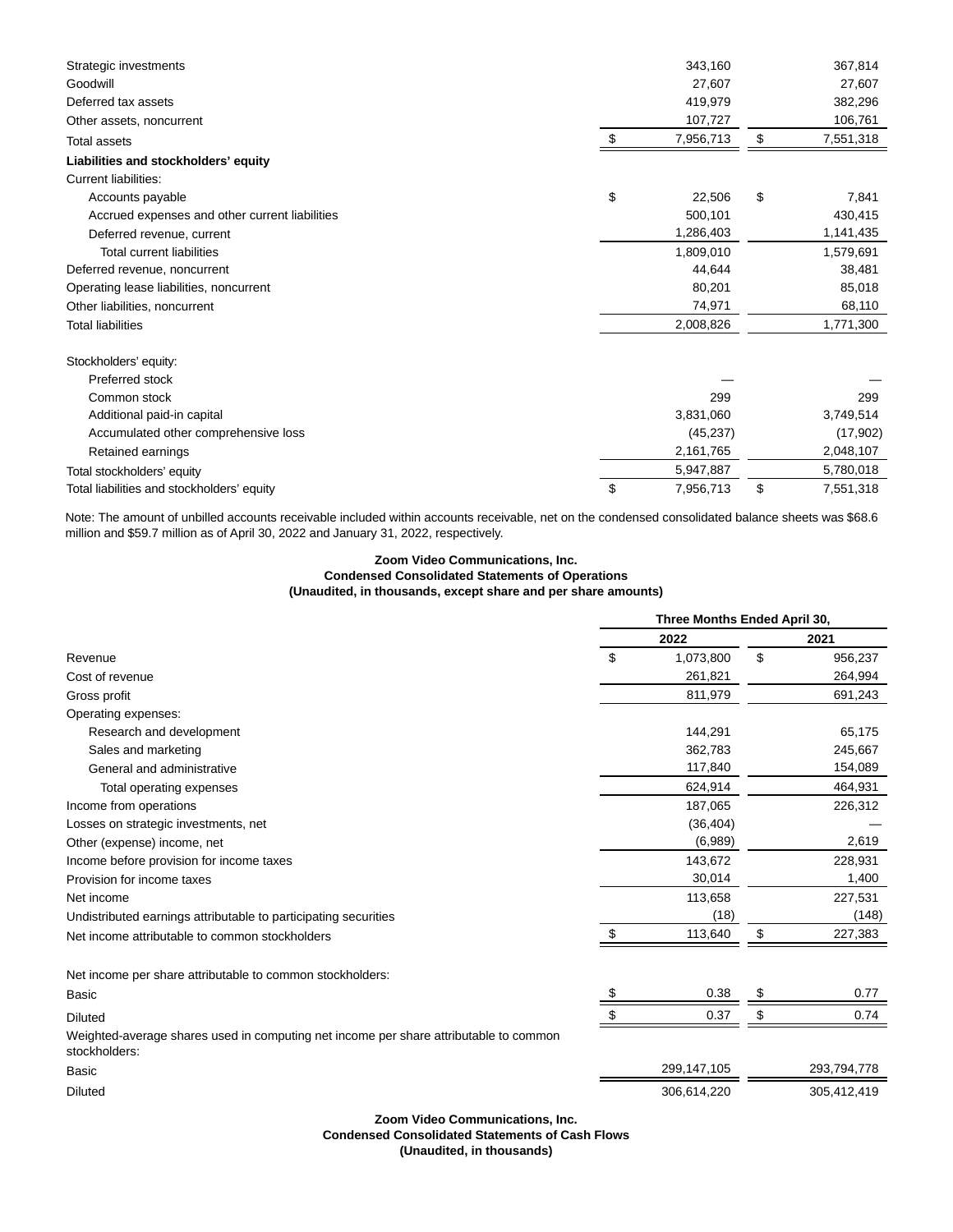|                                                                                           | Three Months Ended April 30, |            |    |             |
|-------------------------------------------------------------------------------------------|------------------------------|------------|----|-------------|
|                                                                                           |                              | 2022       |    | 2021        |
| Cash flows from operating activities:                                                     |                              |            |    |             |
| Net income                                                                                | \$                           | 113,658    | \$ | 227,531     |
| Adjustments to reconcile net income to net cash provided by operating activities:         |                              |            |    |             |
| Stock-based compensation expense                                                          |                              | 209,363    |    | 98,969      |
| Amortization of deferred contract acquisition costs                                       |                              | 56,780     |    | 37,766      |
| Losses on strategic investments, net                                                      |                              | 36,404     |    |             |
| Depreciation and amortization                                                             |                              | 15,280     |    | 10,663      |
| Provision for accounts receivable allowances                                              |                              | 13,097     |    | 4,055       |
| Non-cash operating lease cost                                                             |                              | 5,451      |    | 4,274       |
| Amortization on marketable securities                                                     |                              | 3,604      |    | 5,596       |
| Other                                                                                     |                              | 12,730     |    | 270         |
| Changes in operating assets and liabilities:                                              |                              |            |    |             |
| Accounts receivable                                                                       |                              | (83,605)   |    | (75,665)    |
| Prepaid expenses and other assets                                                         |                              | (27, 235)  |    | (29, 975)   |
| Deferred contract acquisition costs                                                       |                              | (65, 690)  |    | (47, 813)   |
| Accounts payable                                                                          |                              | 11,153     |    | 1,592       |
| Accrued expenses and other liabilities                                                    |                              | 78,236     |    | 88,656      |
| Deferred revenue                                                                          |                              | 152,974    |    | 210,896     |
| Operating lease liabilities, net                                                          |                              | (6,049)    |    | (3,513)     |
| Net cash provided by operating activities                                                 |                              | 526,151    |    | 533,302     |
| Cash flows from investing activities:                                                     |                              |            |    |             |
| Purchases of marketable securities                                                        |                              | (611, 662) |    | (1,425,451) |
| Maturities of marketable securities                                                       |                              | 609,327    |    | 291,047     |
| Purchases of property and equipment                                                       |                              | (25,038)   |    | (79, 074)   |
| Purchases of strategic investments                                                        |                              | (11,750)   |    | (6,500)     |
| Purchases of intangible assets                                                            |                              | (3,211)    |    |             |
| Net cash used in investing activities                                                     |                              | (42, 334)  |    | (1,219,978) |
| Cash flows from financing activities:                                                     |                              |            |    |             |
| Cash paid for repurchases of common stock                                                 |                              | (132, 412) |    |             |
| Proceeds from employee equity transactions remitted to employees and tax authorities, net |                              | (4,086)    |    | (9,984)     |
| Proceeds from exercise of stock options                                                   |                              | 3,255      |    | 3,368       |
| Other                                                                                     |                              |            |    | 337         |
| Net cash used in financing activities                                                     |                              | (133, 243) |    | (6, 279)    |
| Effect of exchange rate changes on cash, cash equivalents, and restricted cash            |                              | (9, 425)   |    |             |
| Net increase (decrease) in cash, cash equivalents, and restricted cash                    |                              | 341,149    |    | (692, 955)  |
| Cash, cash equivalents, and restricted cash – beginning of period                         |                              | 1,073,353  |    | 2,293,116   |
| Cash, cash equivalents, and restricted cash – end of period                               | \$                           | 1,414,502  | \$ | 1,600,161   |

# **Zoom Video Communications, Inc. Reconciliation of GAAP to Non-GAAP Measures**

**(Unaudited, in thousands, except share and per share amounts)**

|                                                                 | Three Months Ended April 30, |         |    |         |
|-----------------------------------------------------------------|------------------------------|---------|----|---------|
|                                                                 |                              | 2022    |    | 2021    |
| GAAP income from operations                                     | \$                           | 187,065 | \$ | 226,312 |
| Add:                                                            |                              |         |    |         |
| Stock-based compensation expense and related payroll taxes      |                              | 212,862 |    | 104,375 |
| Litigation settlements, net                                     |                              | (4,226) |    | 66,916  |
| Acquisition-related expenses                                    |                              | 3,934   |    | 3,284   |
| Non-GAAP income from operations                                 |                              | 399,635 | \$ | 400,887 |
| GAAP operating margin                                           |                              | 17.4%   |    | 23.7%   |
| Non-GAAP operating margin                                       |                              | 37.2%   |    | 41.9%   |
| GAAP net income attributable to common stockholders             | \$                           | 113,640 | \$ | 227,383 |
| Add:                                                            |                              |         |    |         |
| Stock-based compensation expense and related payroll taxes      |                              | 212,862 |    | 104,375 |
| Litigation settlements, net                                     |                              | (4,226) |    | 66,916  |
| Losses on strategic investments, net                            |                              | 36,404  |    |         |
| Acquisition-related expenses                                    |                              | 3,934   |    | 3,284   |
| Undistributed earnings attributable to participating securities |                              | 18      |    | 148     |